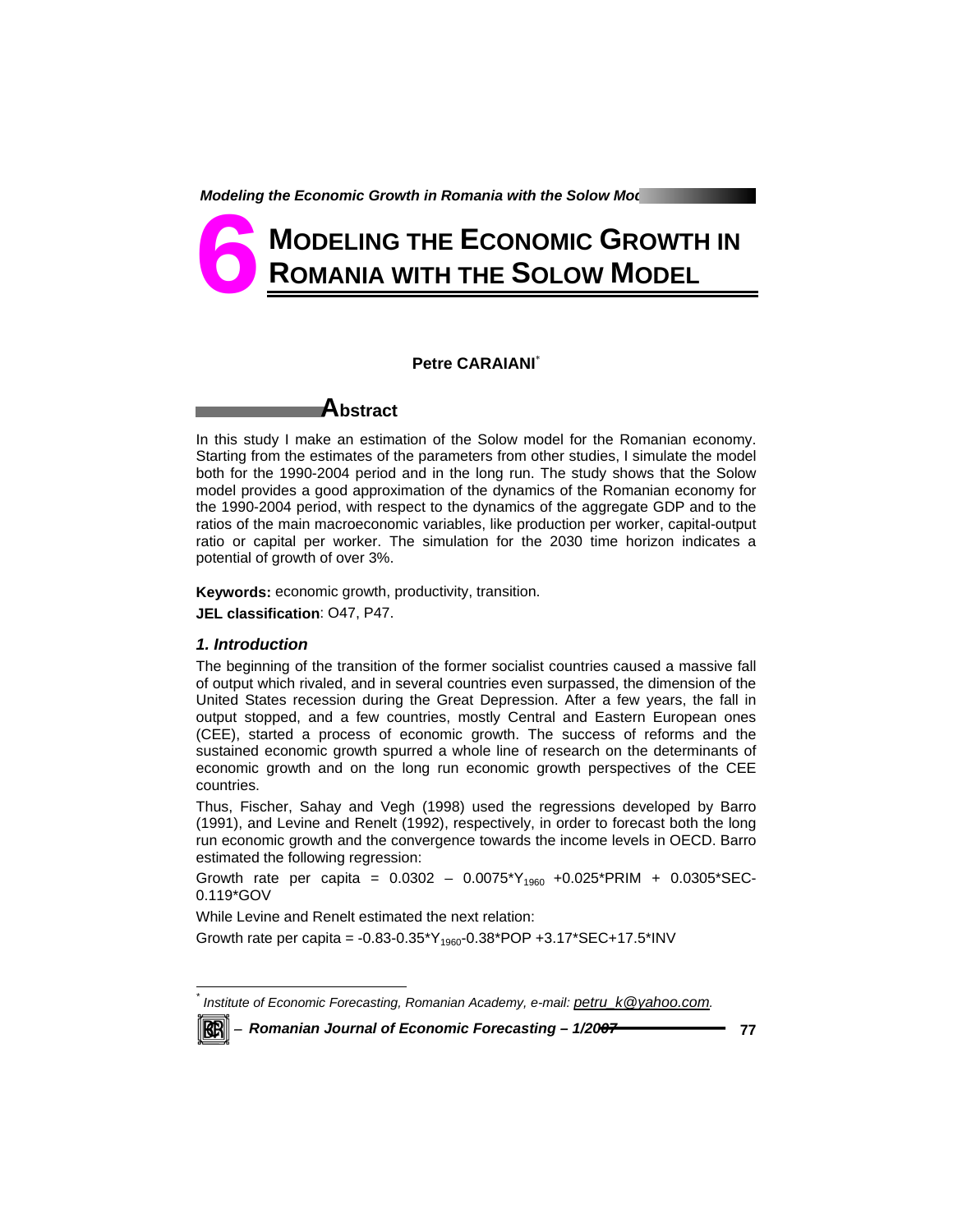Where  $Y_{1960}$  is per capita income in 1960 expressed at the purchase power parity, PRIM is the school enrollment at the primary level, SEC is the school enrollment at the secondary level, INV are the gross investments as a percentage of GDP, GOV represents the percentage of governmental expenditures as a percentage of GDP, and POP is the population growth rate.

Using these regressions they estimated forecasts for the transition economies, based on estimated dynamics of the exogenous variables, that is, of the enrollments, investments, and public expenditures. For the former socialist countries Fischer, Sahay and Vegh (1998) obtained optimistic estimates, with a median value of 5.26%. For Romania, they estimated a long run growth rate of 5.35% based on Barro regression, and of 5.99% based on Levine and Renelt regression.

Crafts and Kaiser (2004) reevaluated Fischer, Sahay and Vegh (1998) results using data that became available later. They reestimated the Levine and Renelt regression which they used for projecting the long run growth rates for the transition economies, while using also as an alternative regressions that included the quality of the institution under various specifications. They obtained less optimistic results as compared to Fischer, Sahay and Vegh (1998), the average growth rate ranging between 3 and 4%. For Romania, they estimated a growth rate between 1.89% and 4.75% (the latter one for the reestimated regression of Levine and Renelt).

A more recent contribution which studies the economic growth in Romania is that of Croitoru and Târhoacă (2003). They calibrated a CGE model for the Romanian economy which they used for estimating the growth rate of the economy in the medium run. The two estimated a growth rate with an increasing trend, which tends to 6% towards the end of the period of forecasting, namely 2010.

The present study makes an estimation of the Solow model, both for the past transition period, relatively to the real dynamics of the economy and in the long run. The Solow model is one of the foundations of the modern macroeconomics, not only of the neoclassical and of the new theory of economic growth, but also of the modern theory of business cycles. Although the Solow model was formulated during the 50's (1956), it remains one of the fundamental instruments for analyzing the economic growth in a country, by offering essential information regarding the mechanism of economic growth.

This article is structured as follows: the second section introduces the model and explains its fundamental characteristics; in the third section I estimate this model, starting from estimations of the parameters of the model, on the basis of statistical data and previous studies, and I also make a qualitative and quantitative analysis of the model. The fourth section derives and discusses the main results of this paper.

# *2. A Short Presentation of the Model*

In this section, I present the standard Solow model, emphasizing the main hypotheses that underlie this model and also those specifications I decided to use.

The model is expressed in discrete time. I consider the case of a closed economy in which there is a single homogenous good produced in each period. The aggregate production in each period is denoted by  $Y_t$ . I simplified the model by considering that

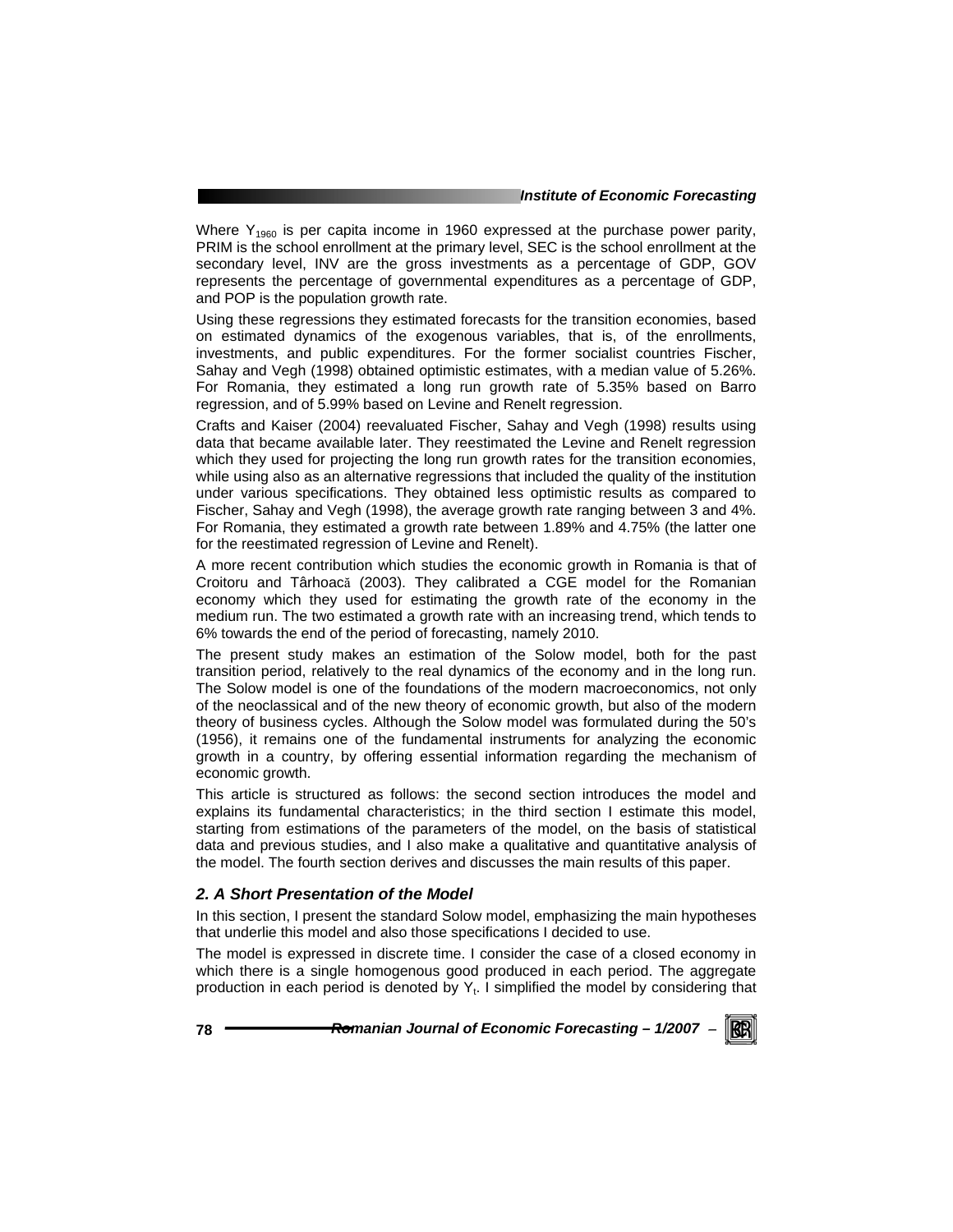the government is absent. Thus, the identity equation for expenditures becomes:

$$
Y_t = C_t + I_t \tag{1}
$$

where  $C_t$  is the aggregate consumption and  $I_t$  is the aggregate investments.

The aggregate production is characterized with the help of a production function of Cobb Douglas type. The production function is characterized by constant returns to scale:

$$
Y_t = F(K_t, N_t) = K_t^{\alpha} (A_t N_t)^{1-\alpha}
$$
 (2)

where:  $A_t$  is the level of technology in period t, that is the efficiency with which the production factors are utilized;  $K_t$  and  $L_t$  represent the two factors of production, the physical capital stock, and the labor force;  $1-\alpha$  parameter represents the elasticity of the production relative to the labor force, while  $\alpha$  is the elasticity of the production relative to the capital. The production function incorporates a Harrod-neutral technology.

The three variables of the production function are modeled with the help of the dynamic equations, as follows:

$$
A_{t+1} = (1 + g_t)^* A_t \tag{3}
$$

where  $g_t$  is the exogenous growth rate of the total factor productivity (TFP hereafter).

$$
N_{t+1} = (1+n)^* N_t \tag{4}
$$

where  $n_t$  is the exogenous growth rate of the labor force.

$$
K_{t+1} = (1 - \delta)^* K_t + I_t \tag{5}
$$

where  $\delta$  is the depreciation rate of capital, and  $I_t$  stands for the gross investments.

In the Solow model, the investments result from a Keynesian type equation:

$$
I_t = s * Y_t \tag{6}
$$

where s is the savings rate, and s is also an exogenous parameter of the model. Obviously, the consumption results from equations (1) and (6):

$$
C_t = (1 - s)^* Y_t \tag{7}
$$

In order to find the solution of the model it is necessary to formulate and then to solve a difference equation in the capital stock  $K_t$ . The model is however more significant when solved in terms of production and capital stock per capita. And since the model also incorporates the technological progress, I develop the difference equation in terms of efficiency unit of labor.

First, I define the production and capital stock in terms of variables per efficiency unit of labor:

$$
y_t = \frac{Y_t}{A_t N_t} \tag{8}
$$

$$
k_t = \frac{K_t}{A_t N_t} \tag{9}
$$

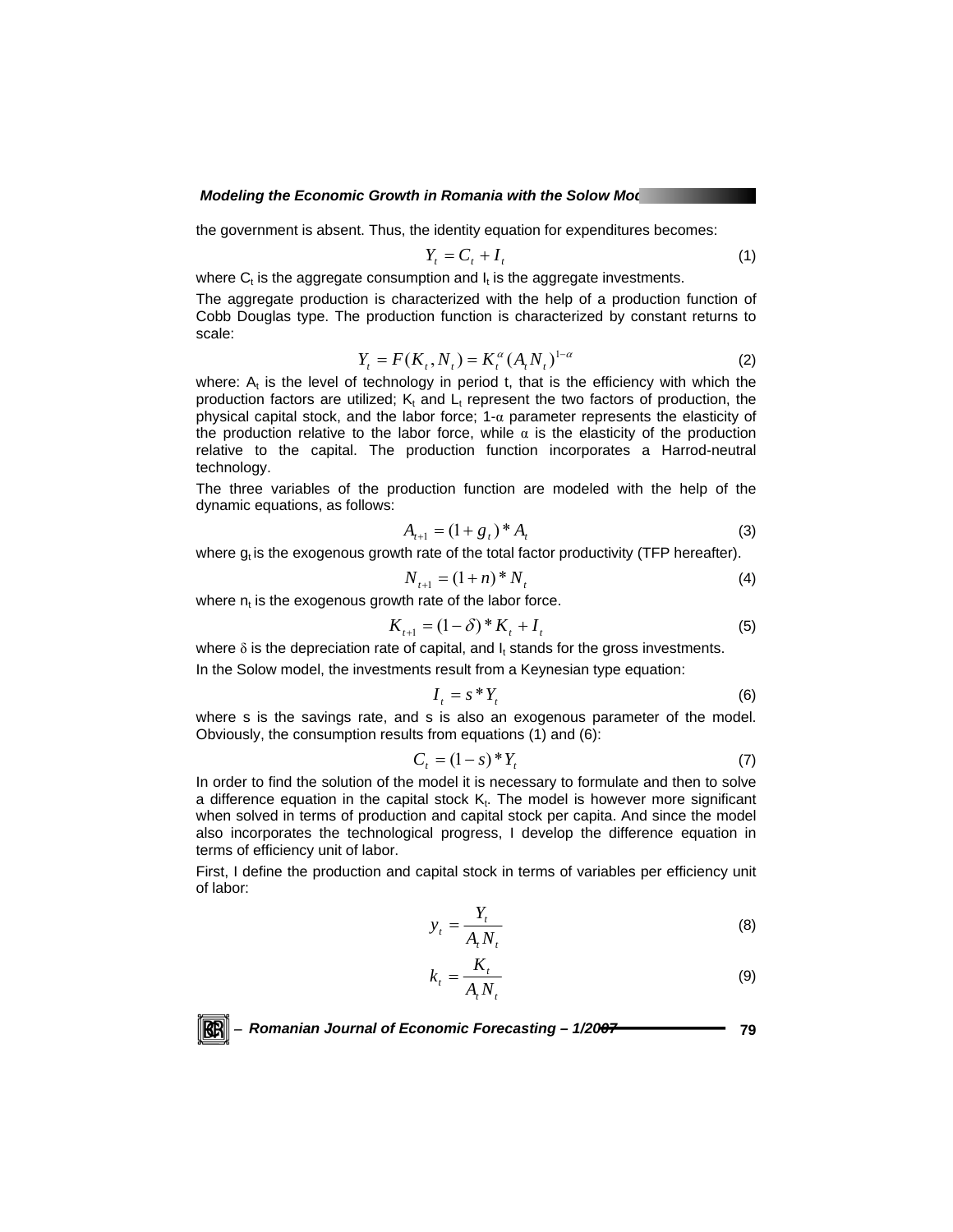where  $y_t$  is the output per efficiency unit of labor and  $k_t$  is the capital stock per efficiency unit of labor.

For the Cobb Douglas production function, one can write  $y_t$  as:

$$
y_t = \frac{Y_t}{A_t N_t} = \left(\frac{1}{A_t N_t}\right) K_t^{\alpha} (A_t N_t)^{1-\alpha} = \left(\frac{K_t}{A_t N_t}\right)^{\alpha} \left(\frac{A_t N_t}{A_t N_t}\right) = k_t^{\alpha} \tag{10}
$$

I write now the difference equation in  $k_{t+1}$ :

$$
k_{t+1} = \frac{K_{t+1}}{A_{t+1}N_{t+1}} = \frac{(1-\delta)K_t + I_t}{(1+n)(1+g)N_tA_t} = \frac{(1-\delta)K_t + sK_t^{\alpha}(A_tN_t)^{1-\alpha}}{(1+n)(1+g)N_tA_t} =
$$
  
= 
$$
\frac{(1-\delta)}{(1+n)(1+g)} \frac{K_t}{N_tA_t} + \frac{s}{(1+n)(1+g)} \frac{K_t^{\alpha}}{(N_tA_t)^{\alpha}} =
$$
  
= 
$$
\frac{1}{(1+n)(1+g)}[(1-\delta)k_t + sk_t^{\alpha}]
$$
(11)

This equation shows that  $k_{t+1}$  depends positively on the savings rate and on the capital stock, and it depends negatively on the growth rate of population n, and on the depreciation rate of capital.

With this equation, one can determine the equilibrium  $k_t$  and  $y_t$ .

In order to determine  $k_t$  I solve equation (11) for  $k_{t+1}=k_t$ , while  $y_t$  is solved from equation (10). The below equations give the expressions for these variables:

$$
k_t = \left(\frac{s}{n+g+\delta+ng}\right)^{1/1-\alpha} \tag{12}
$$

$$
y_t = \left(\frac{s}{n+g+\delta+ng}\right)^{\alpha/1-\alpha} \tag{13}
$$

## *3. The Simulation of the Model*

The simulation of the model implies, first of all, the so-called process of model calibration. The calibration of the dynamic models has become recently one of the fundamental stages in macroeconomic simulations. The calibration consists in setting certain values to the exogenous parameters of the model, by using empirical estimations either by oneself or from previous studies in the area. In order to take into account the two different periods through which the economy has passed, a first one during the `90s, which was dominated by severe recessions, and the second one, which is characterized by a sustained process of economic growth, I calibrate the model using different values for some of the exogenous parameters. Thus, I use one value for the first period, 1990-1999, and another value for the period of economic growth which starts in the year 2000.

For the depreciation rate, δ, I use a depreciation 10% for the period 1990-1999, a value which takes into account the rapid depreciation in capital stock during the first

80 *Promanian Journal of Economic Forecasting – 1/2007* **− <b>***RE*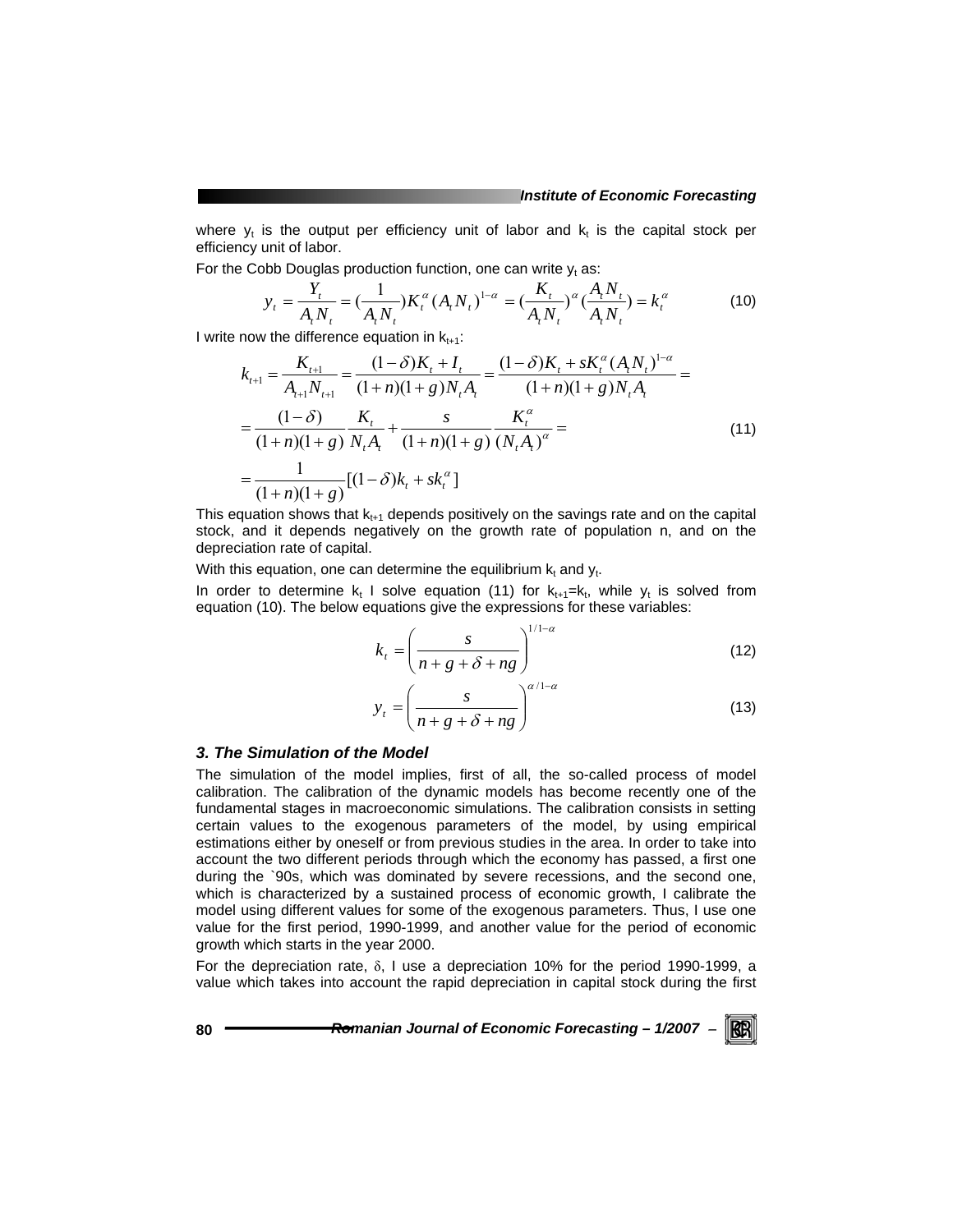period of the transition of the Romanian economy. For the period after 2000, I use a depreciation considered as normal for a stable economy, namely 5%.

For the retribution of capital and of the labor force, I started from other estimates of these parameters from previous studies. Caraiani (2004) estimated a 0.42 retribution of labor factor for the period 1990-2002, using the data for the wages for this period from the national accounts. A closer value has found Croitoru and Târhoacă (2003), one of 0.46, by using data from the national accounts regarding the labor retribution in 2000. I decided to use the results from Caraiani (2004), as it is a known fact that the retribution of the labor force in the emergent economies is much below 0.5.

For the growth rate of the labor force, I use for the first period a value for n equal to - 2.6%, which is the actual average growth rate of the labor force for the period 1990- 1999, while for the period after 2000, I use a value of -0.5%. The use of a negative growth rate in the first period takes into account the sharp decline in the labor force during the first part of the transition. After 2000, in line with the demographical research, I consider that the labor force will slowly decline.

The estimation of the savings rate takes into account the hypothesis of a closed economy. Thus, I estimate the saving rate by the rate of gross fixed capital formation. Again, I use two different values for the two periods. For the interval 1990-1999, I use a value of 0.17, which, although lower than the average of gross fixed capital formation, corrects the actual value in relation to the quality of investments. For the second period, I use a saving rate equal to 0.3, which is a long-term rate. This value is based on Croitoru and Tarhoaca (2003) estimates, which found and increasing saving rate after 2000, which justifies the possibility of a long-term saving rate of 0.3.

The exogenous rate of TFP, namely g, is estimated on the basis of previous estimates of TFP based on the growth accounting approach, such as in Caraiani (2004). In order to justify the negative impact upon the TFP of the two recessions during the `90s, I use a negative value for g, of -2.6, as the results in Caraiani (2004) suggest. For the period after 2000, I use a g equal to 2.5%, which is a reasonable growth rate of the TFP, taking into account the characteristics of the economic growth after 2000. Croitoru and Târhoacă (2003) also consider a TFP growth of 2.5% in their forecast regarding economic growth between 2003 and 2010.

There are some arguments that a growth rate of the TFP higher than 2% is not sustainable. Thus, Bosworth and Collins (1996) show that even the South-East Asian economies did not have growth rates of the TFP higher than 2%. However, there is also an argument against this conclusion. Thus, it is a well-known fact that the South-East Asian Economies developed rather in an extensive way. Moreover, the estimates of TFP for the Eastern European transition economies indicate, for the more dynamic economies, TFP values of around 2.5%. If we also take into account the growth rates of TFP in the Romanian economy after 2000, it seems that the choice for the period after 2000 is reasonable.

The estimation of the model implies also the computation of the initial values for the GDP, capital stock, labor force and technological level  $A_1$ . For GDP I use the GDP in 1990 constant prices, that is  $Y_1=858$  billion 1990 lei. For the labor force I use the average labor force in 1990, which is  $L_1$ = 10.200 million. As in the previous studies,

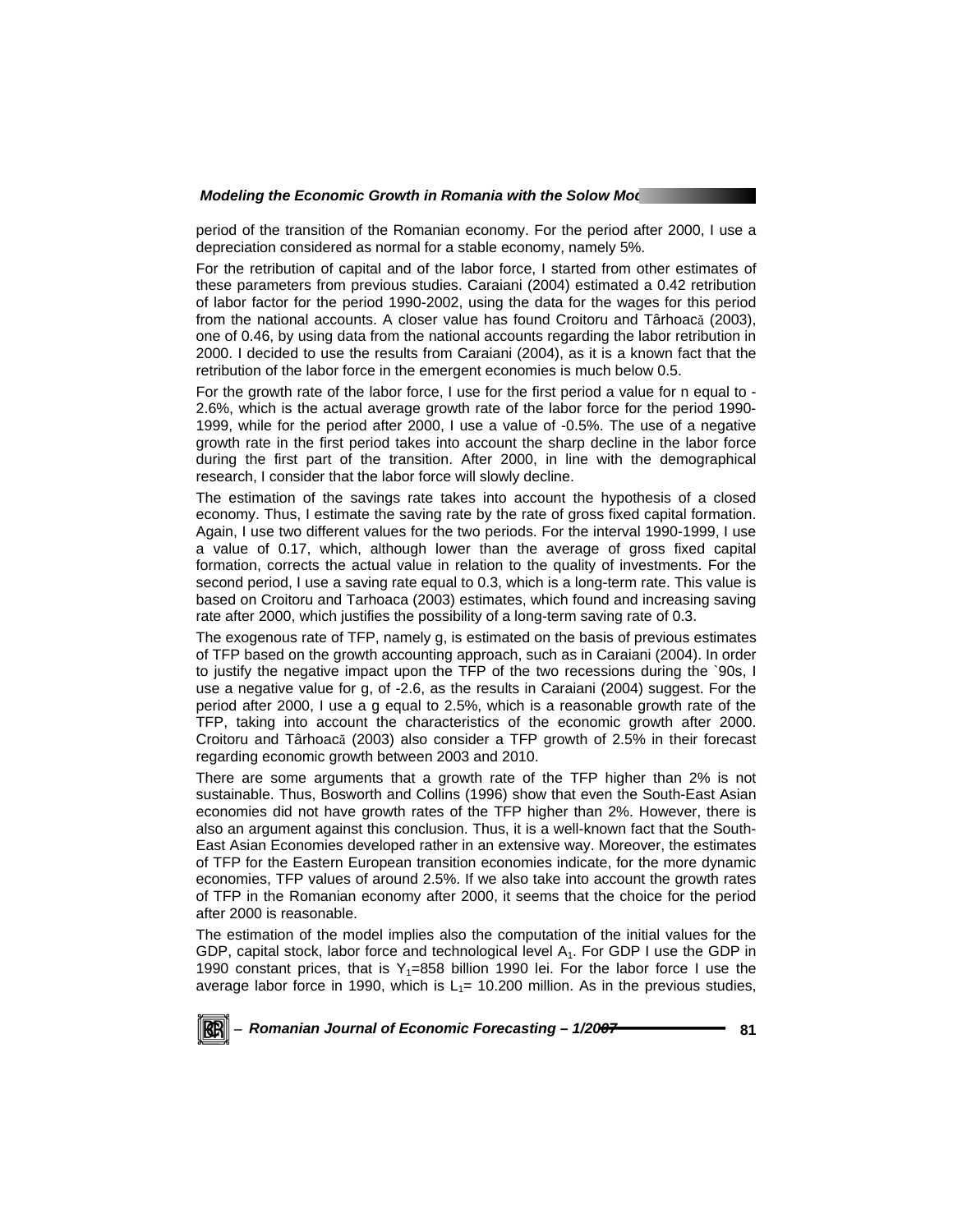the initial capital stock is the one estimated in Albu and Roudoi (2003), that is  $K_1=1439$ billion 1990 lei constant prices.

The estimate of the  $A_1$  was based on the other variables of the production function in period 1, using the formula:

$$
A_1 = \left(\frac{Y_1}{K_1^{\alpha} L_1^{1-\alpha}}\right)^{\frac{1}{1-\alpha}}
$$
 (12)

 I made a simulation of the model in two steps: in the first step, I performed a simulation for the period 1990-2004, in order to compare the dynamics of the model with that of the real economy, while in the second step I simulated the model in the long run.

# *3.1. A Simulation for the Period 1990-2004*

In this section, I present both the simulated model and a comparison between the dynamics of the main variables of the model and that of the similar variables in the real economy. This comparison allows an analysis of how realistic the model is, and constitutes a basis for the long run simulation of the model in the next section. The comparison in this section has some degree of relativity as compared to the long run dynamics, since the transition period was characterized by severe fluctuations and changes in the structural parameters, while the long run dynamics implies a constancy of the structural parameters.

# **Figure 1**



#### **A comparison between the dynamics of real and simulated GDP**

The above figure compares the dynamics of the real and simulated GDP. It is a wellknown fact that the GDP had a fluctuating dynamics during the transition period. Besides the initial correction, which was a common phenomenon in all the transition economies, the Romanian economy passed through another recession, only Bulgaria and the Czech Republic being the other transition economies that had experienced two recessions during the `90s.

**82** *Romanian Journal of Economic Forecasting – 1/2007* <sup>−</sup>

KB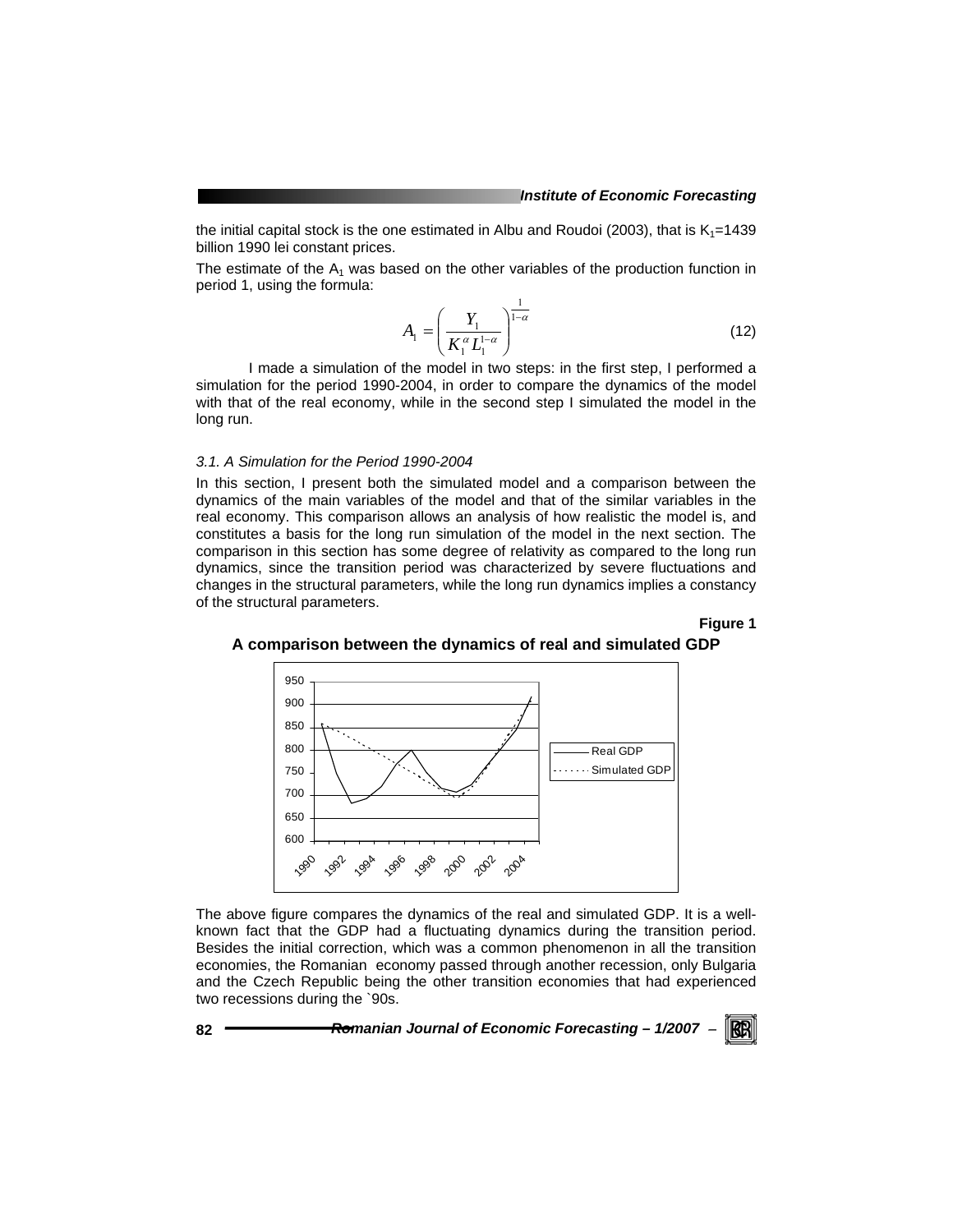The simulated GDP has a decreasing trend which is determined by the two essential parameters with a strong negative dynamics, namely the decrease in the labor force and the negative dynamics of the TFP. Even if the economy grew between 1993 and 1996, the simulated GDP dynamics is significant in the sense that it reveals the corrective trend of the dynamics of the economy in that period.

Starting in 2000, we can see a break relative to the dynamics of the period 1990-1999. In the real economy one could have witnessed a period of economic growth, which, this time, was based on a restructured and much less distorted economy. The simulated model captures this growth process too, with the growth coming mainly from the growth in the gross rate of capital formation and from the positive growth rate of the TFP.

#### **Figure 2**



**The actual and simulated labor productivity** 

Another key variable not only of the model but also of the real economy is the productivity. As a measure of productivity, I use the output in constant prices per workers. The above figure reveals some differences between the dynamics of the real and simulated variables, mostly in the first part of the transition. The main explanation of the differences comes from the deterministic feature of the model. In the real economy, this variable fluctuated mostly because of the aggregate production fluctuations.

As the labor force passed through a strong correction the productivity started to grow after 1993, with a minor slowdown during the 1997-1999 recession. After 2000, the simulated and the real variable converge, and have similar dynamics.

The above figure shows the dynamics of the capital stock (in constant prices) per worker, in the real economy and in the model. In this case, as the figure reveals, in the period 1993-2002, a gap appeared between the simulated and the real K/L, which vanishes afterwards toward the end of the analyzed period.

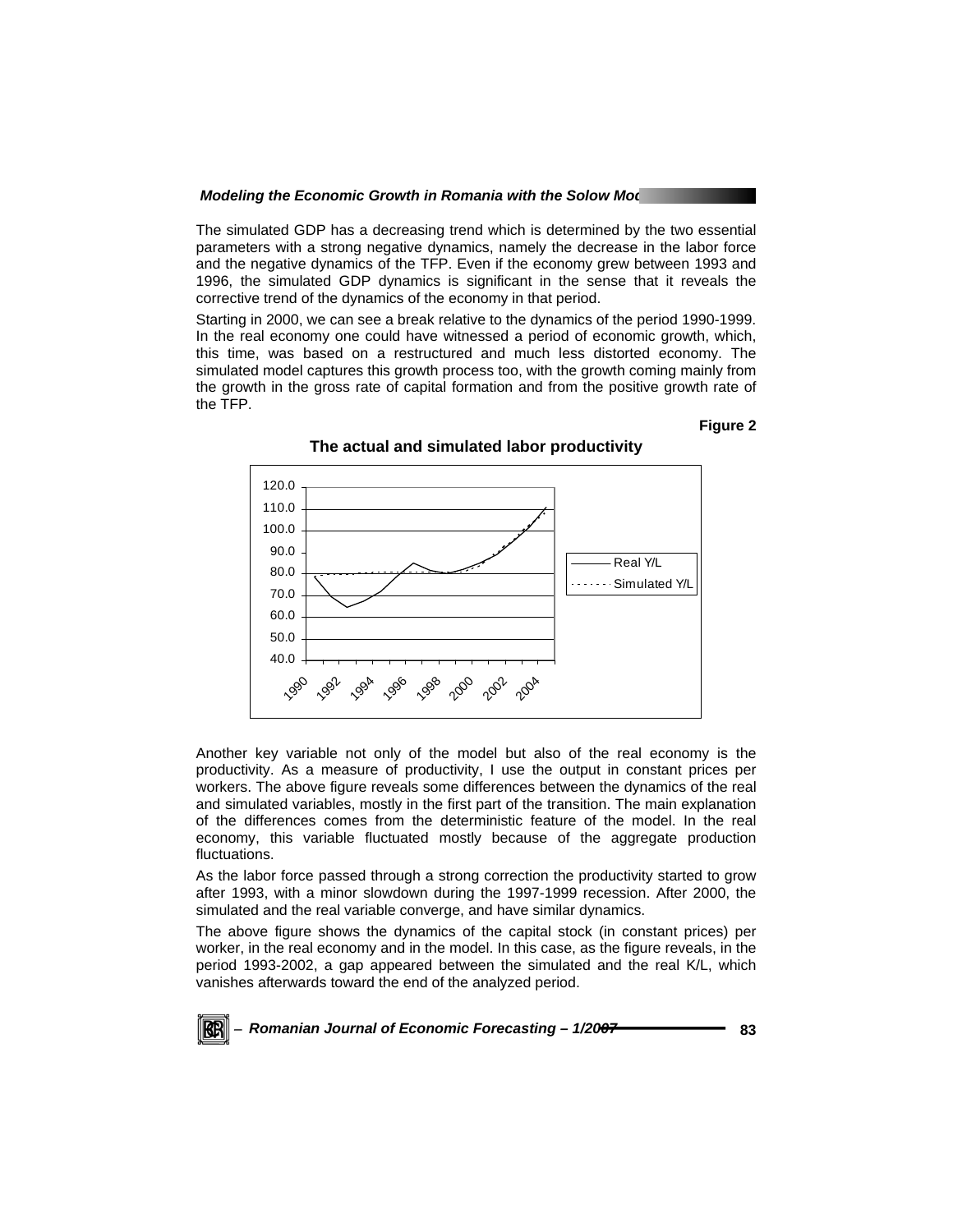# **Figure 3**



**K/L ratio, actual and simulated** 

**Figure 4** 

**K/Y ration, actual and simulated** 



A key variable of the analysis of the economic growth is the capital-output ratio (both terms expressed in constant prices). A well-known fact is that this ratio takes values which depend on the level of the development of the economy. Thus, Dhareshwar and Nehru (2003) estimated a K/Y ratio for the developing economies of about 1.5. This result requires some discussion regarding its significance for a transition economy. As we know, the transition economies started their reform from a high level of capital stock, due to the high level of investments during the communist period. Because of the poor allocation of resources during the communist period and, also due to the negative shocks during transition, much of the capital stock was lost during the transition, a loss which was reflected by the option for a high rate of depreciation.

The dynamics of the real capital-output ration during 1990-2004 reveals a certain overdevelopment of this ratio, mostly because of the two severe recessions, which

**84** *Romanian Journal of Economic Forecasting – 1/2007* <sup>−</sup>

KB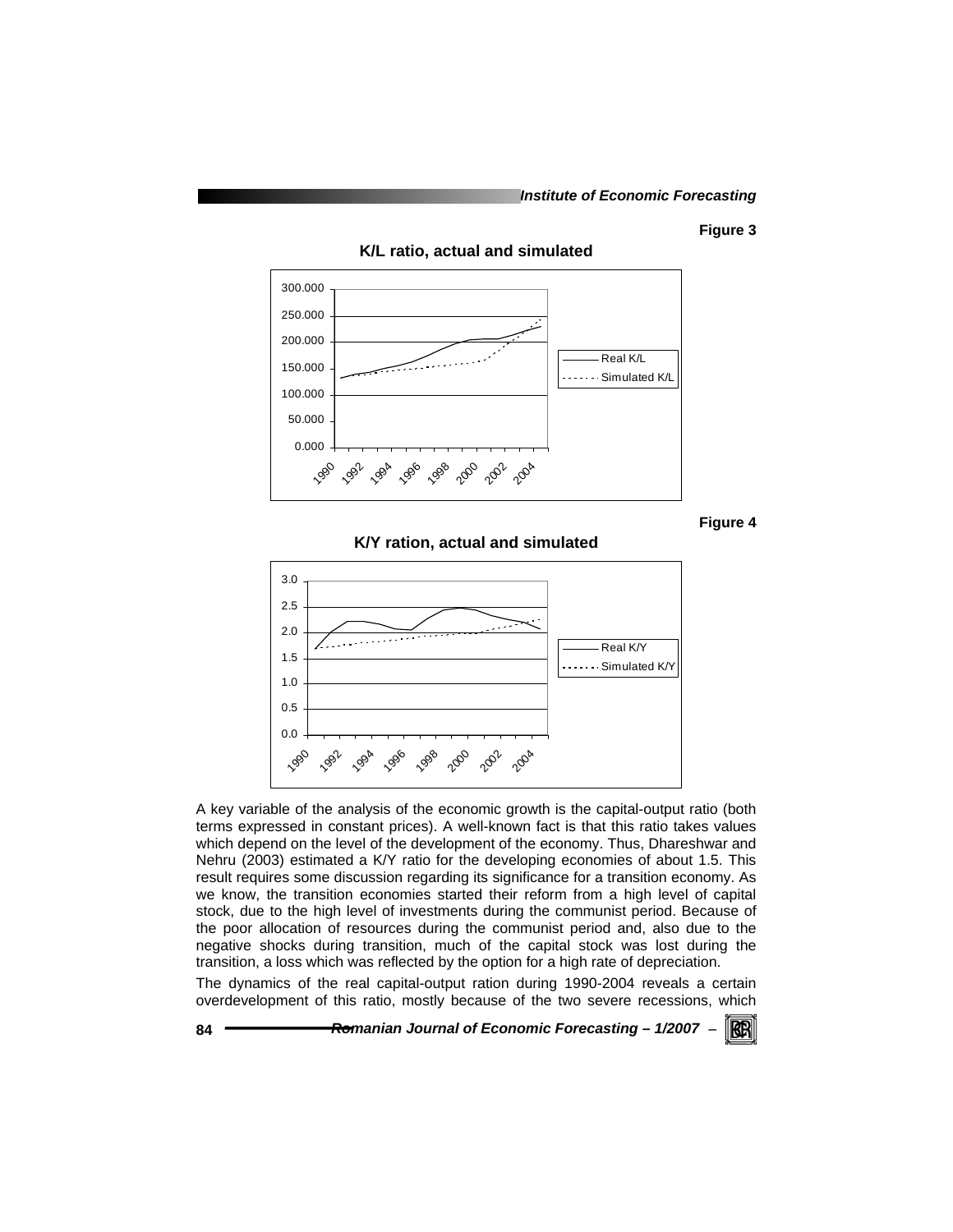negatively affected the output. Over this period, there is convergence between the two ratios, the variable converging towards a value of 2.2, which is realistic if we consider the level of development in 2004.

As one may notice, the model provides a satisfactory simulation of the economy, both relative to the dynamics of the aggregate production and relative to the dynamics of the main variables. The fact that there are certain gaps in the dynamics of the variables in the model relative to the dynamics of the real variables is caused mostly by the shocks in the real economy, which are harder to simulate with the help of the Solow model, which is fit for long run simulations of the economic growth.

#### *3.2. A Simulation of the Model in the Long Run*

In this section I make a projection of the model for the period 1990-2030 and analyze the GDP dynamics and the growth rates of GDP and GDP per capita. This estimation implies the recalibration of the model by using the new values of various parameters after 2000.

**Figure 5** 



**GDP dynamics until 2030** 

One may notice, first of all, the decreasing trend over the period 1990-2000, which was previously analyzed. After the year 2000, the model predicts a sustained economic growth. Towards the year 2025 the economy already becomes three times larger relative to the year 1999.

More interesting to discuss are actually the growth rates of GDP and GDP per capita. The Romanian economy had during the past years growth rates of over 5%. However, I consider that these growth rates are unsustainable in the long run. Historically, only the South East Asian economies had high growth rates for long periods but under very different circumstances than the Romanian economy. The Solow model predicts that these growth rates will slowly decline. In the long run, these growth rates will converge, in the case of per capita GDP, to the growth rate of TFP.

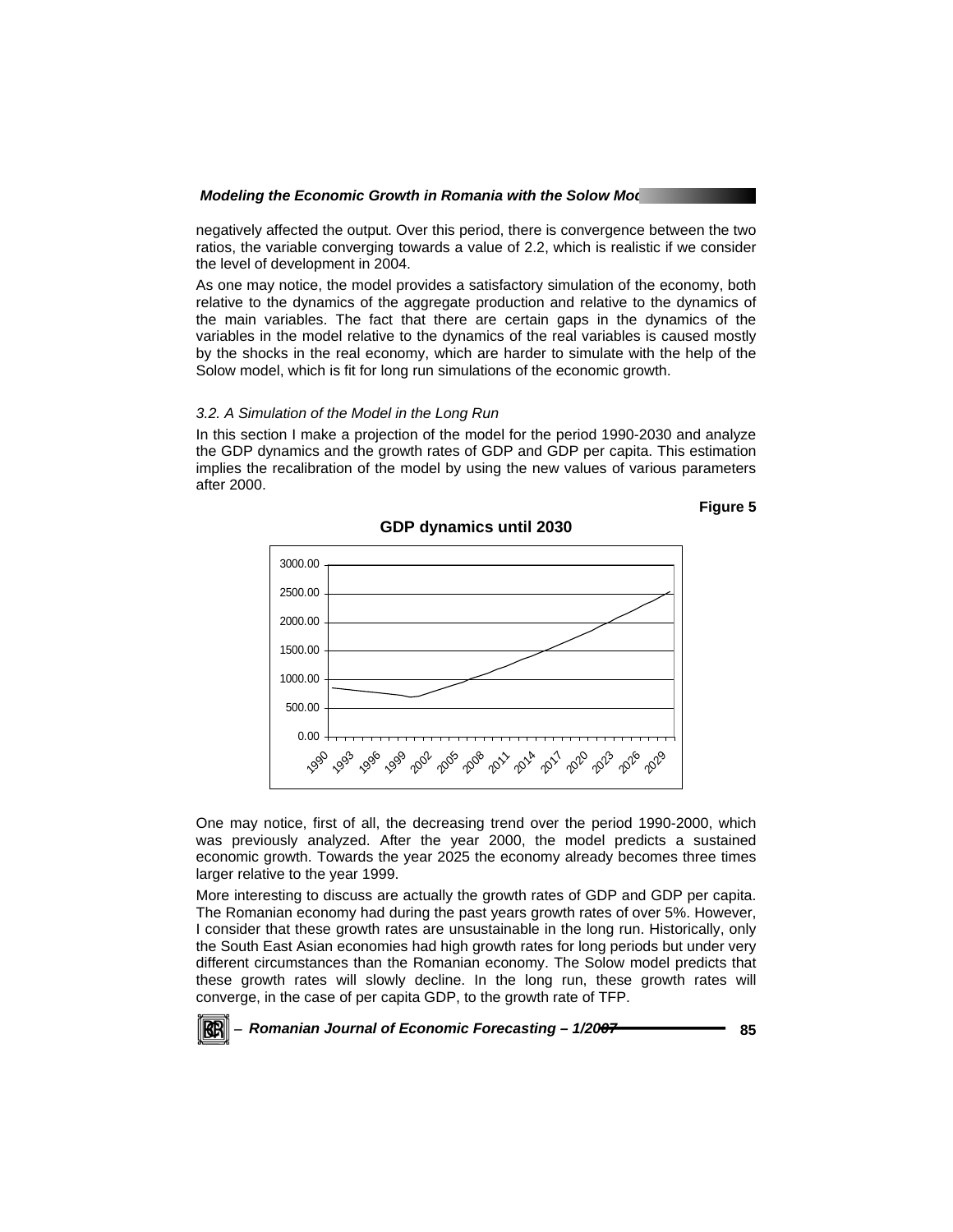# **Figure 6**





The above figure presents the growth rates of GDP, and per capita GDP, respectively. One may notice the adjustment in the growth rates in the period 2000-2030. If at the beginning of the period the potential of growth is of over 6%, towards the end of this period the potential decreases to a growth rate of 3%. This rate is, nevertheless, a high potential growth rate if we consider that it is a long run potential.

There is, as one may see, a difference between the growth rate of GDP and that of GDP per capita. This difference comes from the fact that, in the long run, the labor force slowly declines, implying a higher growth rate of per capita GDP, which is 3.7% towards 2030.

In order to illustrate the sensitivity of the model relative to the hypothesis regarding the technical progress, I present below the dynamics of GDP in the case of two alternatives regarding the TFP growth.

**Figure 7** 



**The dynamics of GDP under various scenarios for TFP** 

The GDP max. scenario incorporates a 3.5% growth rate of TFP. This growth rate may seem too high, but it takes into account the actual dynamics of the Romanian

**86** *Romanian Journal of Economic Forecasting – 1/2007* <sup>−</sup>

KB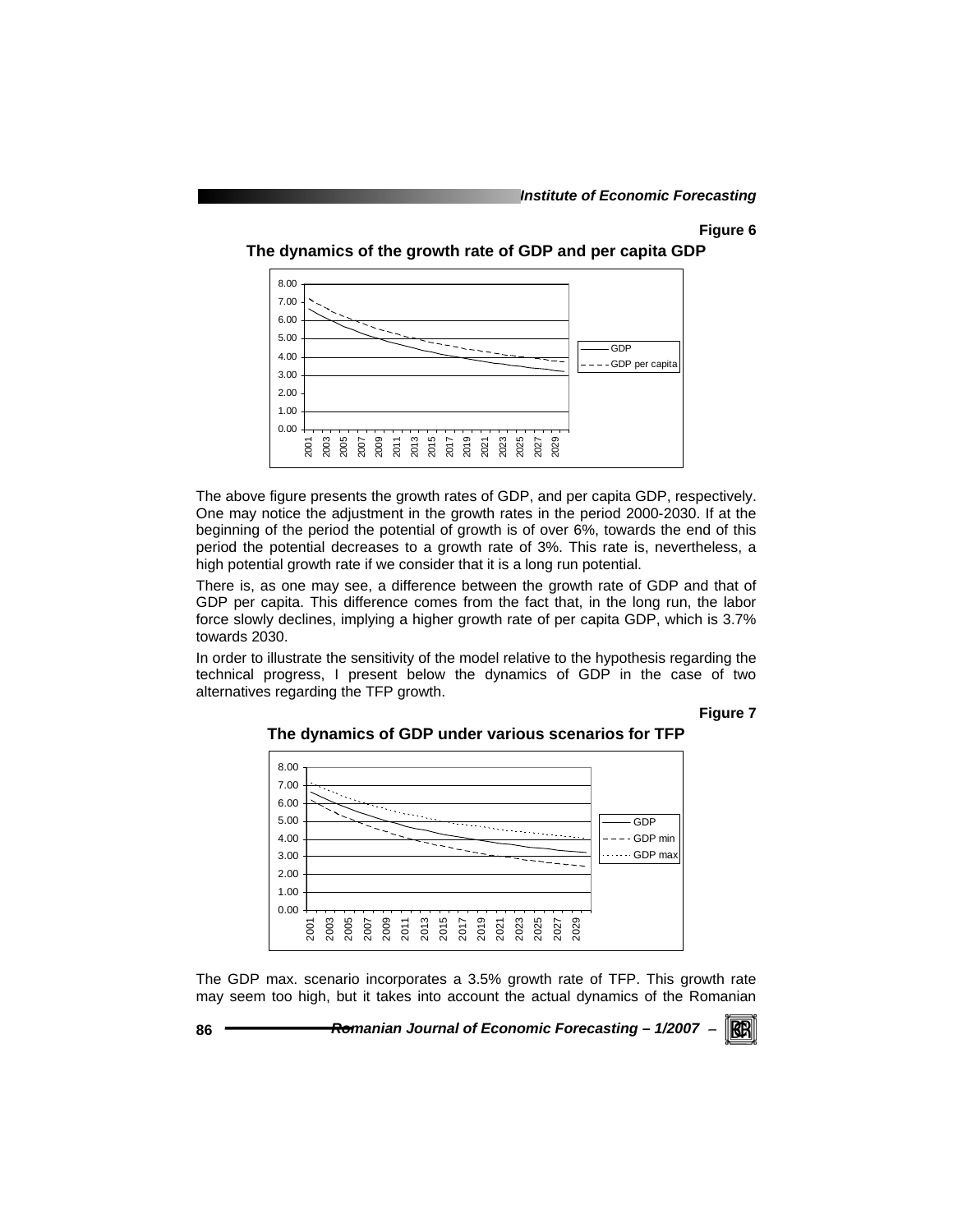economy, which registered high growth rates of TFP after 2000. It also takes into account the plausible hypothesis that, under the circumstances of actual labor force and capital stock dynamics, it is only the productivity growth that can sustain high growth rates. The GDP min. scenario considers a TFP growth rate of only 1.5%.

One may notice that in the long run the gaps between the growth rates of GDP under the various specifications are growing towards the year 2030. Thus, the growth of GDP in the optimistic scenario is over 4%, while the pessimistic scenario predicts a growth of only 2.4% towards the end of the period.

# *4. Conclusions*

This article estimated and simulated the Solow model for the Romanian economy. The simulation was done in two stages. In a first period the model was estimated and analyzed for the period 1990-2004, and the results were compared to the real economy dynamics. In the second stage, I simulated the model in the very long run and analyzed the main results relative to the economic growth literature.

As a preliminary stage before simulating, I calibrated the parameters of the model. In order to calibrate I used data from previous studies on the Romanian economy or my own estimations, such as Albu and Roudoi (2003) for the capital stock, Caraiani (2004) for the growth rate of TFP and the retribution of labor and capital factors, and Croitoru and Târhoacă (2003) for the saving rate. The different dynamics of the economy in the two analyzed periods implied the recalibration of the model after the year 2000.

The simulation for the period 1990-2004 reveals that the model estimates relatively well the dynamic of the real economy, except for the fluctuations implied by the negative shocks during the period 1990-1998. The simple explanation of these differences comes from the fact that the Solow model is a long run model of economic growth, and it is less fit to simulate the short run dynamics, especially the dynamics of the Romanian economy during this period. Nevertheless, the comparison of the simulated model with the real economy reveals important information regarding this period.

The long run projection indicates a high potential of economic growth in Romania, which is about 3% in the long run. For the time horizon 2000-2010, the growth potential is higher, passing through an adjustment from over 6.5% in 2000 to 5% towards 2010. For the period 2010-2030 the model predicts a growth rate that declines slowly, from 5% to over 3%. When we consider the long run growth rates of the industrialized economies (about 2%), we conclude that the development perspectives of Romania are positive, and under some further improvement of the fundamental parameters, like the saving rate or the growth rate of productivity, the potential of growth could become higher.